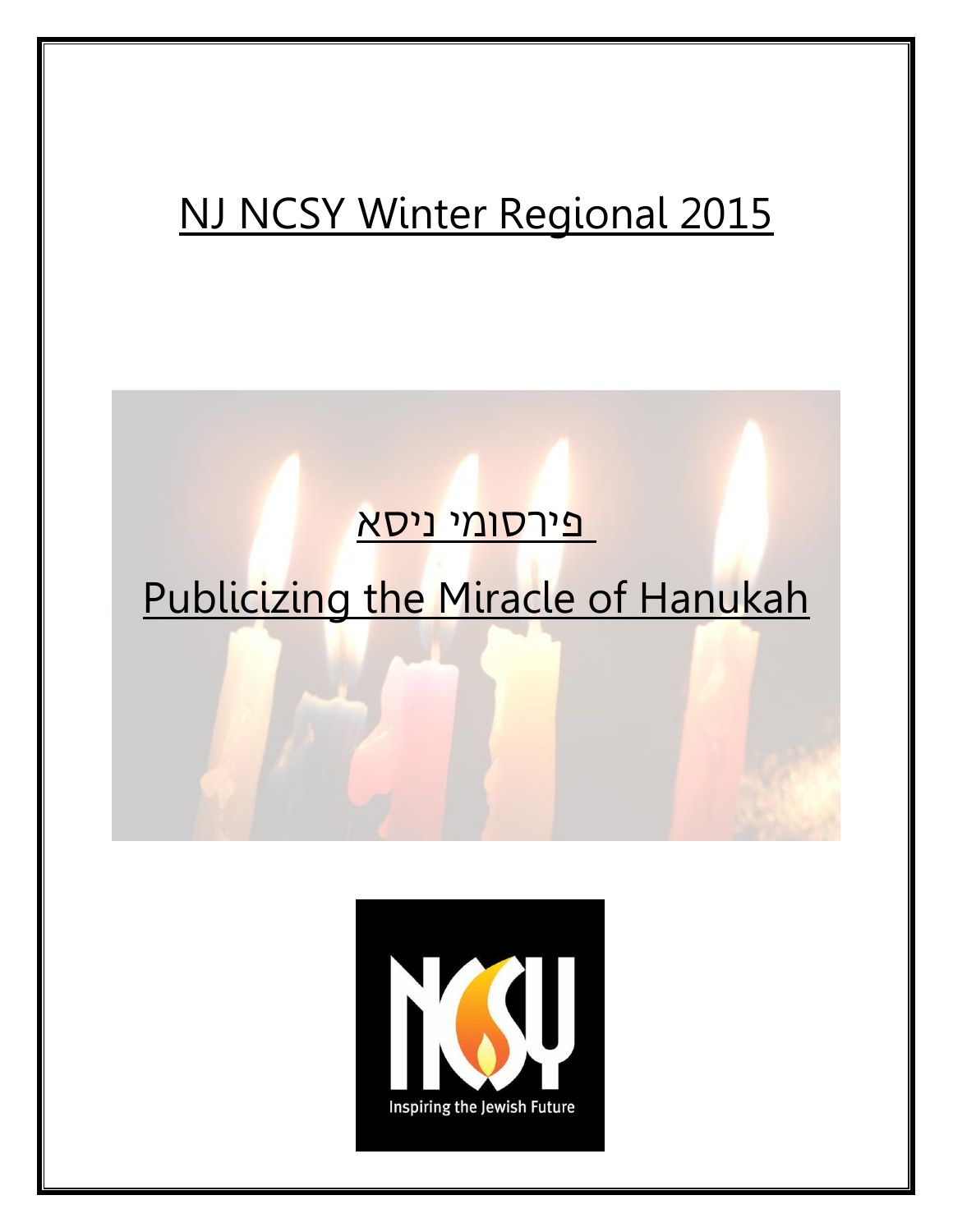## *Question:*

*It is Friday afternoon and Barry only has enough money to afford wine for Shabbat Kiddush or Hanukah candles which one should he buy?*

# **Gemara Shabbat 23b**



#### **Gemara Shabbat 21b**

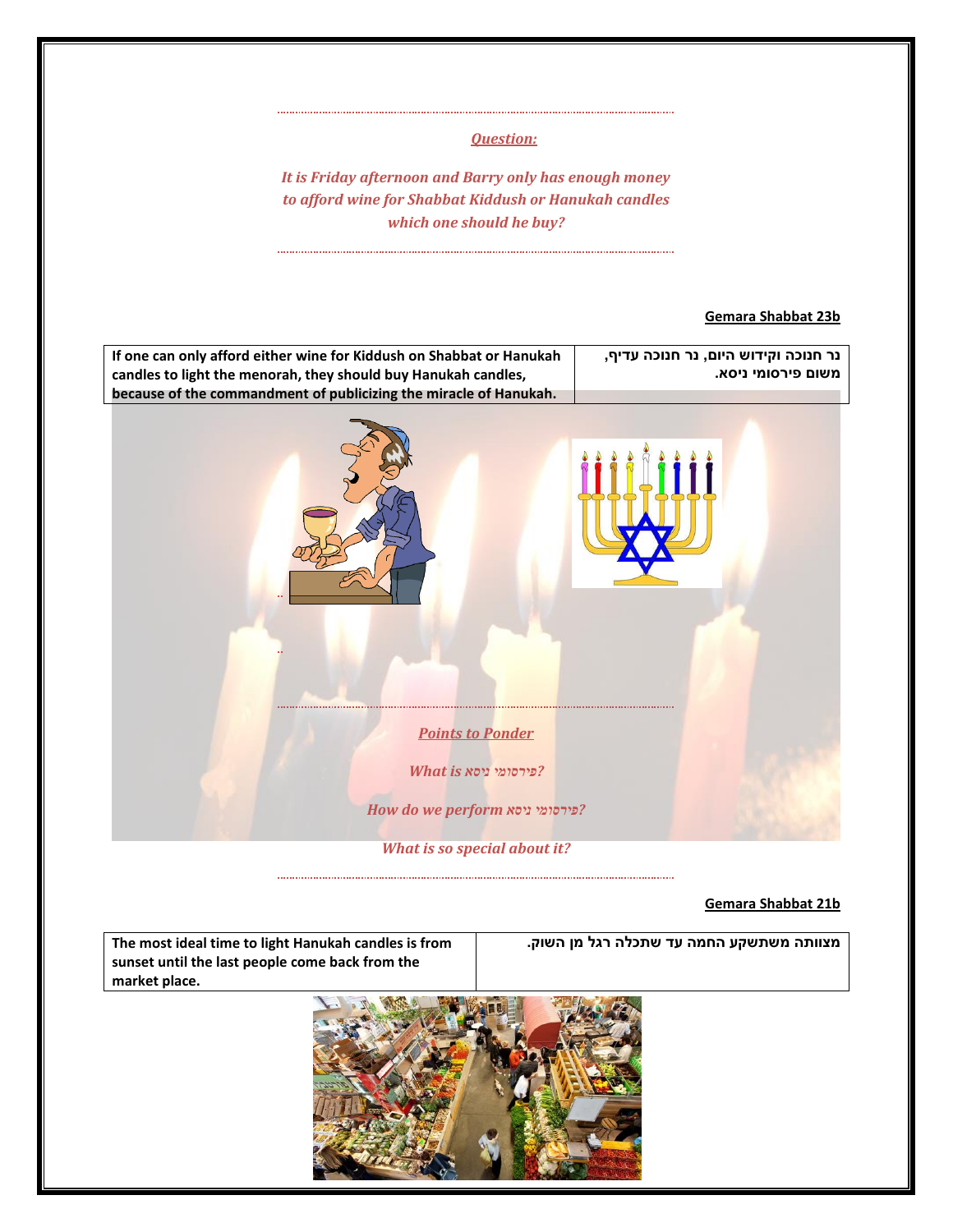#### *Points to Ponder*

*Why is it important to light when people are coming from the market place?*

*Who were the last people that came back from the market place?* 

## **Gemara Shabbat 21b**

**Best time to light is until the last people come back from the market place. And how long is that? Rabbah bar bar Chana said in the name of Rabbi Yochanan until the Tarmodians have left the market place.** 

**עד שתכלה רגל מן השוק ועד כמה אמר רבה בר בר חנה אמר רבי יוחנן עד דכליא ריגלא דתרמודאי**



*Points to Ponder*

*Who were Tarmodians?* 

*What is significant about them being part of the ideal time to light Chanuka candles?* 

# **Rashi Gemara Shabbat 21b**

| The Tarmodians were those that collected and sold   | רגלא דתרמודאי- שם אומה מלקטי עצים דקים,        |
|-----------------------------------------------------|------------------------------------------------|
| wood. They would wait until the last people were in | ומתעכבים בשוק עד שהולכים בני השוק לבתיהם       |
| the market place to try and sell them wood to make  | משחשיכה, ומבעירים בבתיהם אור, וכשצריכים לעצים, |
| fires in their homes to stay warm.                  | יוצאים וקונים מהם                              |